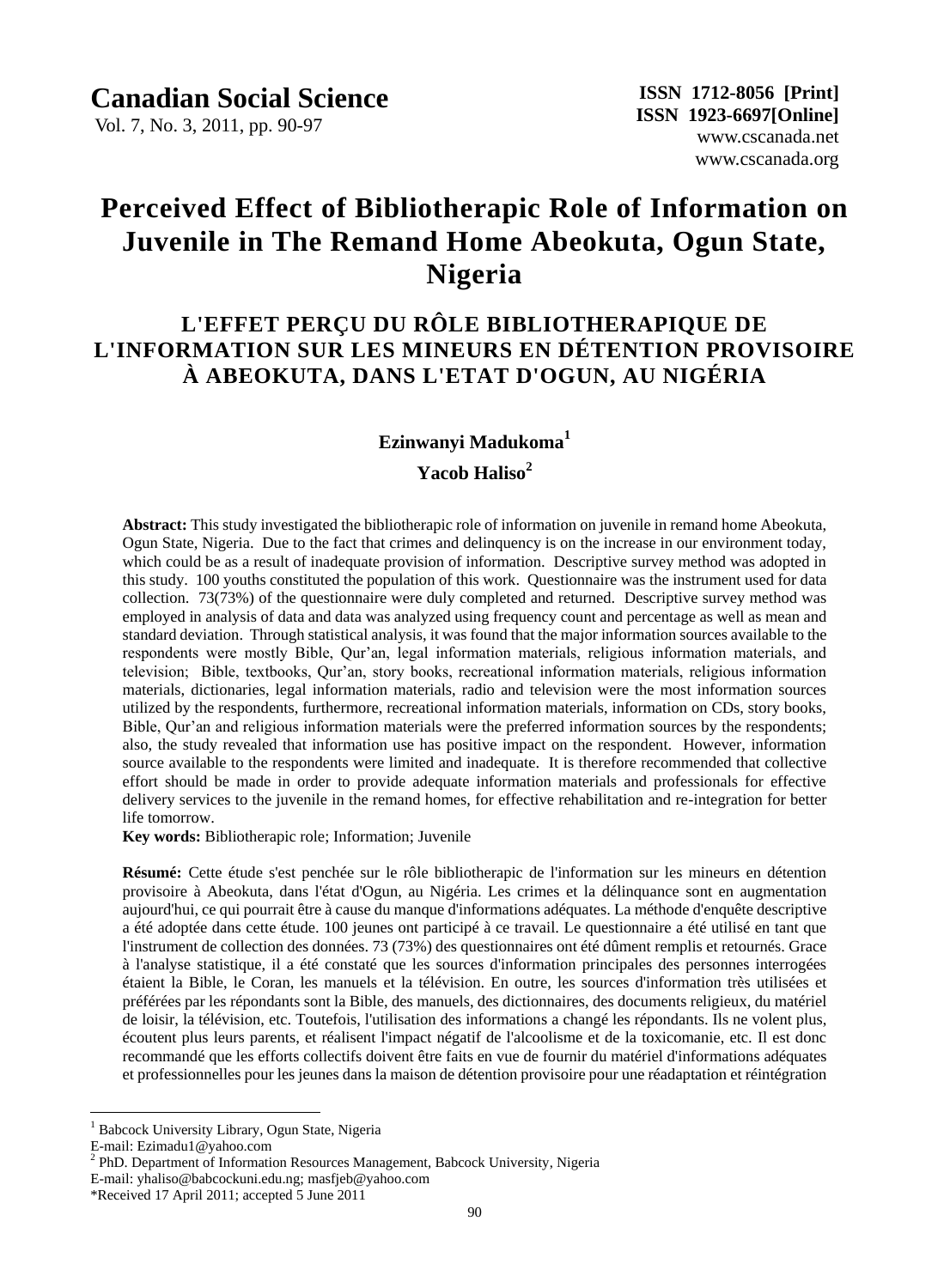efficaces.

**Mots clés**: Rôle Bibliothérapie; Information; Juvénile

 **DOI:** 10.3968/j.css.1923669720110703.014

# **INTRODUCTION**

Bibliotherapy refers to the therapy that uses reading materials to help patients with mental, emotional and social problems. It involves the use of information media to solve an individual's personal or emotional problems, that is, healing by means of information (Keenan and Johnston, 2000; Feathers and Sturges, 2003; Reitz, 2004). Cronje (1994) reported that bibliotherapy has existed and has been known since ancient times. At Thebes, the library bore the inscription, "The Healing Place of the Soul", while at St. Gall in Switzerland, the medieval Abbey Library had a similar inscription, "The Medicine Chest for the Soul". These inscriptions he said reflect an age old belief in the therapeutic nature of literature. Bibliotherapy is an old concept in library science. In the US it is documented as dating back to the 1930's. The basic concept behind bibliotherapy is that reading is a healing experience. It was applied to both general practice and medical care, especially after World War II, because the soldiers had a lot of time on their hands while recuperating. Also, the soldiers felt that reading was healing and helpful. In psychiatric institutions bibliotherapeutic groups flourished during this time. The books kept the patients busy, and they seemed to be good for their general sense of well-being for a variety of reasons. Bibliotherapy can give children the confidence they need to deal with anything that comes their way. It also gives parents an opportunity to discuss it with their children and find out what is going on. Various incidents and actions from 19<sup>th</sup> centuries link this with our time: Today, bibliotherapy has a continuing process, in psychology and in librarianship. Thus, the juvenile in remand homes who might have committed one or more offences needs to have access various information sources and services in order to have the knowledge of the implication of their actions that brought them to that place, also, information that will help in remolding their character for better life after serving their terms.

Information sources and services are essential to the modern correctional objectives of reformation and rehabilitation of the juvenile in remand home. Dike (2002) noted that "in recent years, libraries have become more inclusive in their philosophy and practice, focusing increasingly on disadvantaged groups, of whom prisoners and the juvenile in the remand homes are one". Remind according to Cambridge Learner's Dictionary is a place where prisoners are kept until trial. Juvenile are young people. In this paper, juvenile in the remand home are young people whom due to one offence or the other are kept in the remand home for correctional character.

Every institution shall have a library for the use of all categories of prisoners, adequately stocked with both recreational and instructional books, and the prisoners shall be encouraged to make use of it (Lehmann, 2000:5). She further noted that this statement has been backed up by later moves: the inclusion of service to prisoners in the UNESCO public library manifesto; development of IFLA guidelines for library services to prisoners (Caiser, 1995) and library standards for prison in the United State and Great Britain, etc. These affirmations confirm the need and importance for juvenile to have complete and adequate access to information in order to achieve the goal of rehabilitation and character reformation.

At this juncture, it is important to note that the juvenile in this paper refers to children/youths between the ages of 10 and below 30 years.

# **1. STATEMENT OF THE PROBLEM**

Information has been recognized as an indispensable instrument in every affair of human endeavors. With adequate information, people are not only informed, but can take appropriate decisions concerning their lives. However, observations have shown that little effort has only been made in provision of information sources and services to juvenile in remand homes. Where this is the case, rehabilitation purpose of this populace in remand home will not be achieved. It was in the light of this that this study investigated the bibliotherapic role of information on the juvenile in the remand home.

### **2. OBJECTIVES OF THE STUDY**

The general objective of this study is to investigate the bibliotherapic role of information on juvenile in the remand home. It specifically seeks to ascertain:

- (1) Information sources available to the juvenile in the remand homes.
- (2) Information source utilized by the juvenile in the remand homes.
- (3) Preferred information sources by the juvenile.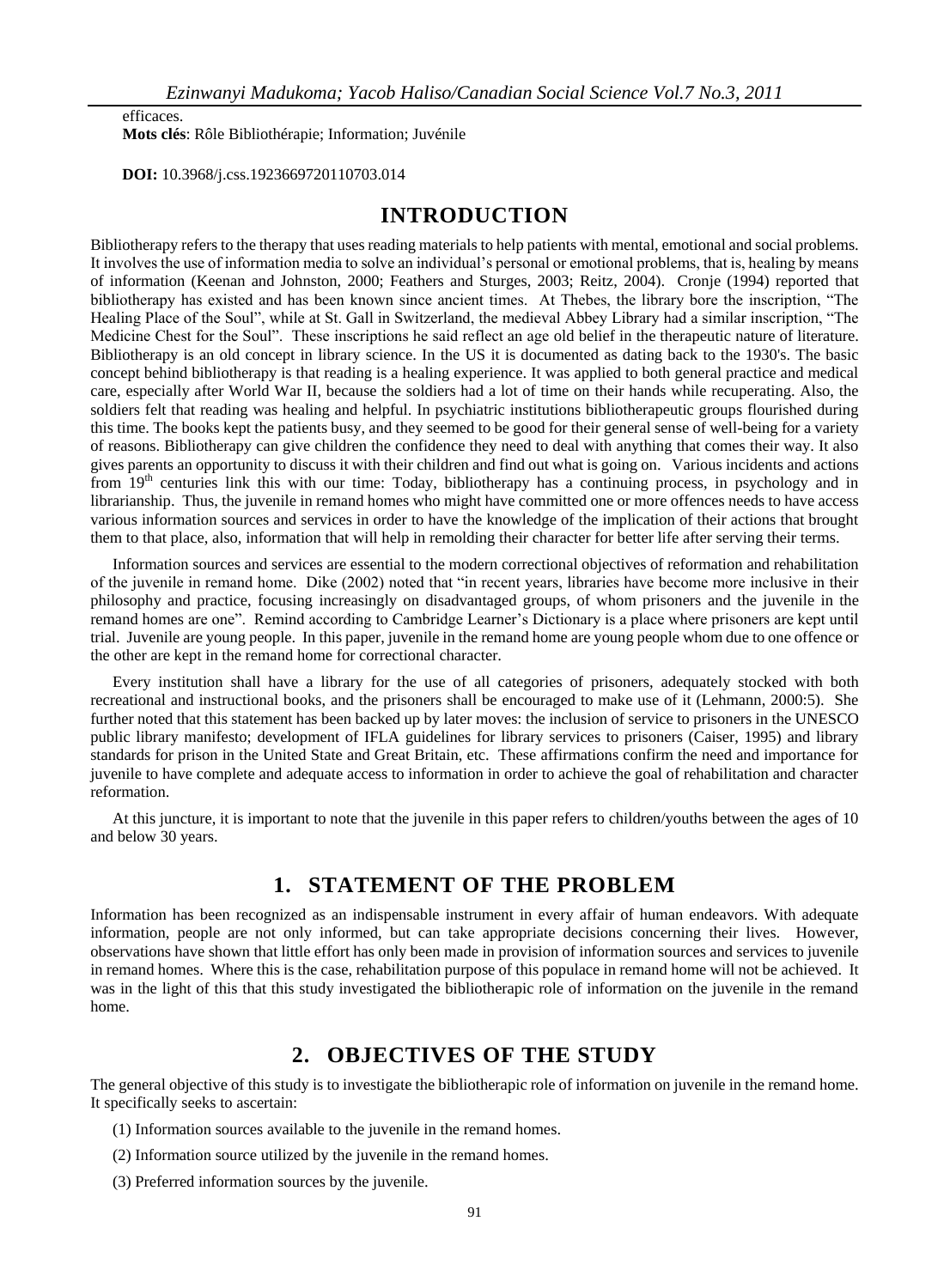(4) The extent to which information use has helped the juvenile in the remand homes.

# **3. RESEARCH QUESTIONS**

The study will answer the following research questions:

- (1) What information sources are available to the juvenile in remand homes?
- (2) What are information sources utilized by the juvenile in the remand homes?
- (3) What are information sources preferred by the juvenile in the remand homes?
- (4) To what extent has information use helped the juvenile in the remand homes?

# **4. LITERATURE REVIEW**

#### **4.1 Juvenile Deliquency**

Juvenile, as young people, finding them in remand homes implies that they have being involved in one delinquent activity or the other. Juvenile delinquency according to the Oxford Advance Dictionary of Current English is "crime, usually not of a serious kind especially as committed by young people". The Chambers Dictionary sees it as "an offender especially a young criminal, a person lacking in moral and social sense without showing impairment of intellect". Williams (1986) states that delinquency is a general non-conformist behavior, it is a part of the general terminology which sociologists call deviance. Deviant is a behavior that is contrary to the acceptable norms of the society. While crime is any act of deviance that breaks the criminal law. Thus, juvenile in the remand homes have been involved in one or more deviant behavior.

#### **4.2 Types of Juvenile Deliquency**

Idris and Ejikeme (2007) outlined the following nature and types of juvenile delinquency: robbery, murder, rape, alcohol, sexuality prohibited by children not adult, drug abuse, cultism, etc.

**(1) Robbery:** this span through stealing and armed robbery.

**(2) Murder:** so many murder cases in our society today are committed by the youths. Sometimes, they are lured to carry out this act by adults.

**(3) Rape:** this activity involves forceful sexual inter course with opposite sex. According to Idris and Ejikeme, ir is a common practice among students in tertiary institutions.

**(4) Alcoholism:** this is excessive consumption of alcohol which is common among the youth. This act aggravates some other delinquent behavior.

**(5) Drug abuse:** the youths are found to be involved in taking dangerous drugs. This has affected them in adverse ways.

**(6) Fighting and brutality:** this is perhaps one of the commonest delinquent behaviors. Fighting whether among peers in the street or school has been a perpetual problem of youth today and this sometimes leads to lose of lives.

**(7) Cultism:** this is rampaging in our educational system especially in tertiary sector. Sometimes this activity is seen in secondary schools.

**(8) Incorrigibility:** this happens when children refused to be corrected in extreme disobedience by their parents, this becomes delinquent behavior.

#### **4.3 Causes of Deliquency**

Some of the causes of delinquency according to Idris and Ejikeme (2005) are:

**(1) Biological theory:** this was the first developed to explain delinquency. It associates delinquency with body shape, gland dysfunctions, heredity and physical malfunctions as possible causes.

**(2) Psychological theory:** this focuses on environments that govern behavior. According to Sigmund Freud, the conflict that occurs in human mind between human drives and social control is a major cause. Problems experiences during childhood may determine how the individual resolves conflict in the mind and act in a delinquent manner.

Behaviorists, they noted, stressed the reward system of a cause. If delinquent acts are rewarded, the behavior must continue, but if punished, they will avoid it (Sheldon 1980).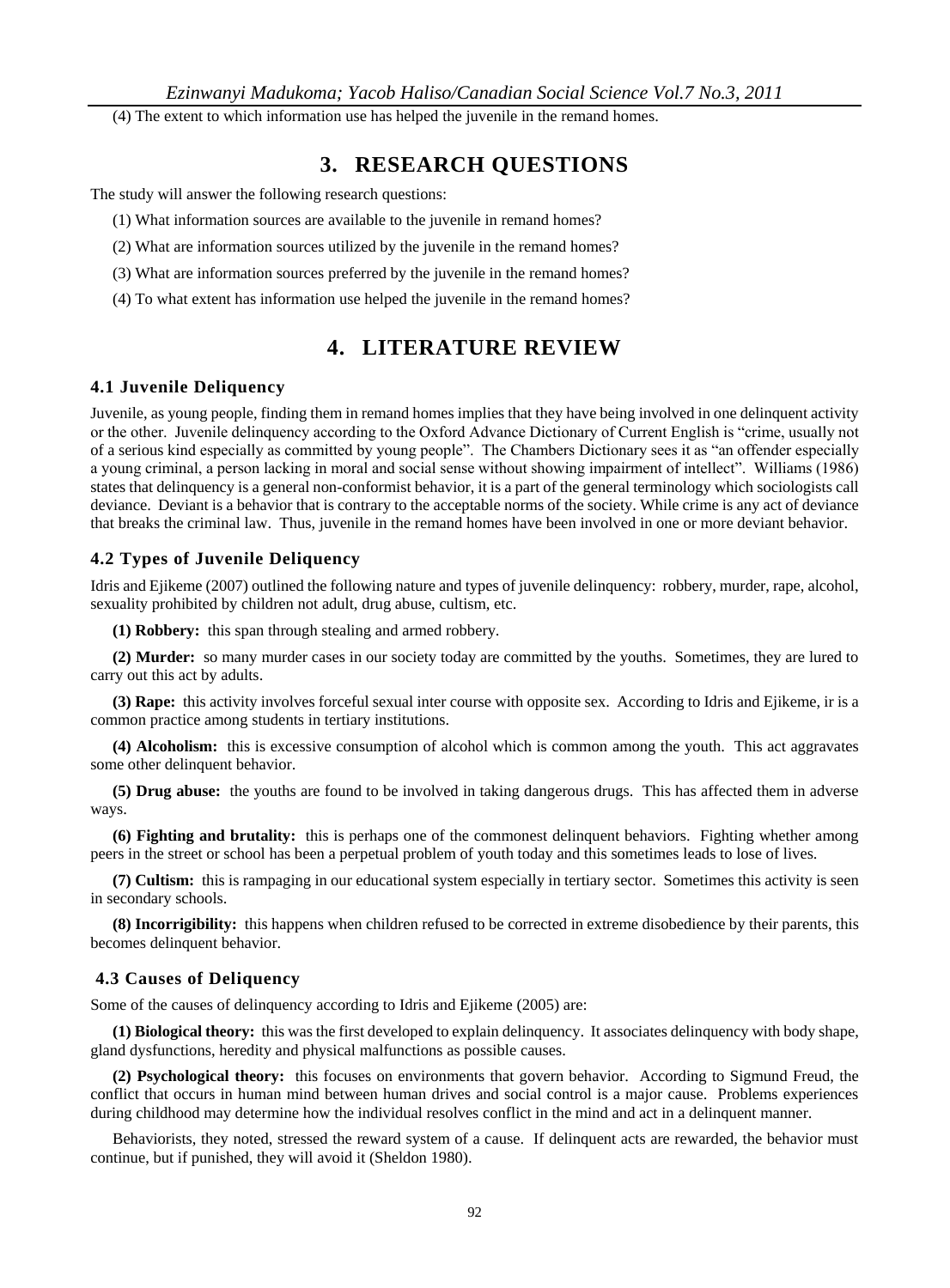#### *Ezinwanyi Madukoma; Yacob Haliso/Canadian Social Science Vol.7 No.3, 2011*

**(3) Sociological theories:** they argued that social disorganization is rapidly changing areas in major explanations of delinquent behaviors. Where social institutions break, down social control are weakened. In the absence of strong social controls immature youths form spontaneous groups. They are involved in all manners of activities legal or illegal to satisfy unfulfilled needs (Norbert, 1978). When individuals are unable to reach through legitimate means the success goals define by society there is pressure to engage in illegitimate behavior perceived to provide success, wealth or recognition. Other causes include social background; bad company; broken homes; urbanization, community value is lost in this process, industrialization. Particularly, as it affects the incursion of foreign films, communication and parental over-indulgence or negligence.

#### **4.4 Information Services to the Remand Homes**

Dike (2002) observed that there is a variation in the level of services, from non-existent to well develop. The principal use of information was for recreational reading (fiction, keeping abreast of current affairs) and educational support of literacy, vocational and academic programmes. Manning and Manning (1984) states that bibliotherapy, the use of literature to promote socio-emotional growth has been found to be an effective therapeutic device for young readers confronting various personal crises. Alcoholism in the family, they stated is another issue that merit attention. They further reported that more than a century ago five themes in children's reading materials that could help them deal more effectively with personal problems:

- (1) Peer acceptance
- (2) Family relationships
- (3) Failures and disappointments
- (4) Physical limitations and
- (5) Economic crises.

All or most of these personal problems they said are too familiar to children of alcoholic parents, making them receptive candidates for bibliotherapy.

The role of information services to the remand should range from popular reading materials and educational materials, for formal and independent learning, to leisure activities, legal information, personal retreat, etc. (Rubin, 1997). The information service will broaden their intellectual horizons, stimulating their creativity and imagination, encouraging self-expression and enjoyment through the arts, music, writing and discussion. It can nurture personal and spiritual growth and be a humanizing influence in a dehumanizing environment. It will also serve as an information center on the outside world, helping them maintain contact, keeping them abreast of current events, providing legal information, and preparing them for reintegration into the larger society (Dike 2002:30).

#### **4.5 Purpose/Benefit of Bibliotherapy**

Coleman and Ganong (1988) in Cronje (1993); Pehrrsson and McMillen (2006) outlined the following purpose(s) of educational bibliotherapy: to impart information; to provide insight; to simulate discussions about problems; to communicate new attitudes and values; to teach new solutions to problems; to enhance self-esteem; to furnish relaxation and diversion. Furthermore, bibliotherapy can be of two types in educational situation: corrective and preventive. In the former, a teacher, counselor, or librarian attempts to solve an actual or perceived problem of the individual by presenting a book depicting a similar situation. By reading the book the student gains insight which may enable him to solve his own problem. In the latter, the individual is requested to read a book containing a problem he may have to deal with in the future. In the reading of the book, he may be better able to adjust, should a similar situation arise in his own life (Cronje 1993). They also submit that reading has a positive effect upon personality; it helps persons solve personal problems and concerns; it expands potential for growth and development and provides instruction, knowledge, understanding and inspiration.

Salup, and Salup, (2009) reported that in a review of the literature of the effects of bibliotherapy, found that a majority of the studies show mixed results for the efficacy of bibliotherapy as a separate treatment for the solving of problems. They concluded that bibliotherapy generally appears to be more successful as an adjunctive therapy. Despite such mixed research results, however, interest in the use of bibliotherapy appears to have increased in the past few years. Educators have also begun to recognize the increasingly critical need for delivering literacy instruction to at-risk and homeless children and their families. In essence, the role of bibliotherapy on the juvenile cannot be over emphasized going by the benefit of information use and it should a collective effort of professional information providers in other to achieve this purpose of healing on the delinquent.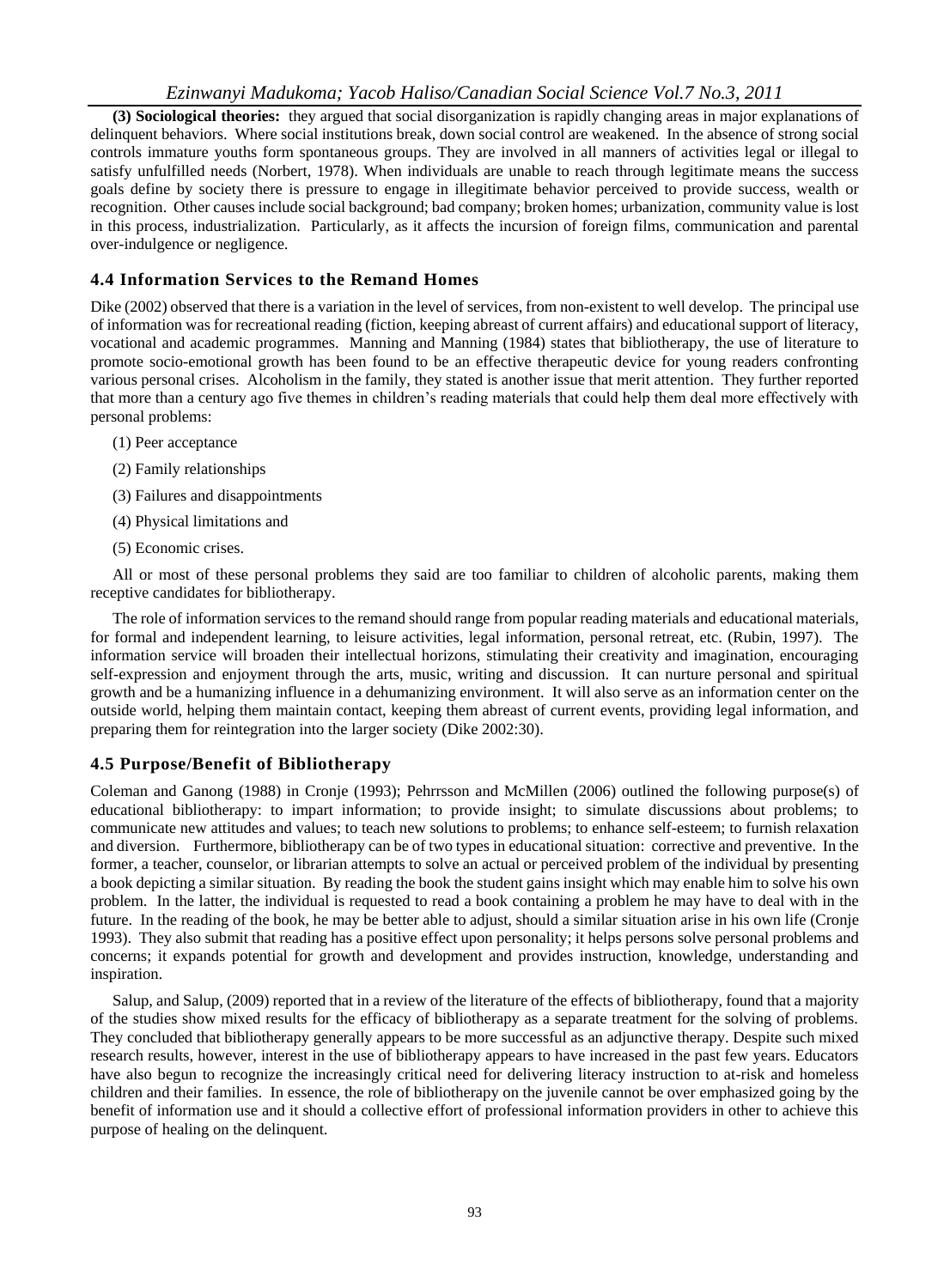#### **4.6 Methology**

Descriptive survey method was used in carrying out this study. The population was 100 juvenile (males) at the remand home Abeokuta, Ogun State. Enumerative sampling was employed since all the youth in the remand home were involved in the study. Questionnaire was the instrument used in collecting data, and it was divided into 6 sections. This instrument was used since the respondents were still at the Remand home, not yet released. Section A: Demographic information of the respondents which has to do with their age, educational qualification, state of origin and language. Section B: Information sources available to the respondents. Section C: Information sources utilized by the respondents. Section D: Information sources utilized by the respondents. Section E: Information sources preferred by the respondents. Section F: Preferred information sources by the respondents. Section G: The extent to which information use has helped the respondents.

Data was analyzed using frequency count and percentage, as well as mean and standard deviation.

# **5. RESULTS AND INTERPRETATION**

A total of 100 questionnaire were distributed to the respondents in remand home Abeokuta, Ogun State. Seventy three (73) questionnaire were completed duly and returned, this represented 73% of the respondents. For their age distribution, 33(45.2%) fell between the ages of 16-20, 24(32.9%) fell between the ages of 21-25, while ages 10-15 had 16(21.9%). Concerning their academic qualifications, 35(47.9%) possess school certificates, 17(23.3%) possess NCE, 16(21.9%) possess first school living certificate and 5(6.8%) possess HND/OND.

Since the respondents hail from different states, they were asked to rate their state of origin. Ogun State scored highest with 30(41.1%), Oyo State 14(19.2), Ekiti State 10(13.7%), Abia and Edo State 8(11.0) respectively, and Cross River State 3(4.0%). Also, the respondents were asked to indicate their language, those that speaks Yoruba/English had 36(49.3%), Yoruba 18(24.7%), Igbo/English and Esan/English 8(11.0%) respectively and those that speaks only English language scored 3(4.0%).

|  | Research Question 1: What information sources are available to the juvenile in the Remand Homes? |  |  |  |
|--|--------------------------------------------------------------------------------------------------|--|--|--|
|--|--------------------------------------------------------------------------------------------------|--|--|--|

| <b>Information Sources</b>                | <b>Mean Scores</b> | <b>Standard Deviation (Std.)</b> |
|-------------------------------------------|--------------------|----------------------------------|
| Bible                                     | 3.37               | 1.02                             |
| Qur'an                                    | 3.22               | 0.90                             |
| <b>Legal Information Materials</b>        | 2.67               | 1.20                             |
| <b>Religious Information Materials</b>    | 2.26               | 1.09                             |
| Television                                | 2.23               | 1.02                             |
| Information on CDs                        | 2.15               | 1.09                             |
| Information on VCDs                       | 2.15               | 1.09                             |
| <b>Textbooks</b>                          | 2.10               | 1.25                             |
| <b>Story Books</b>                        | 2.10               | 0.95                             |
| Dictionaries                              | 1.97               | 1.04                             |
| Policy Information                        | 1.77               | 1.05                             |
| <b>Recreational Information Materials</b> | 1.70               | 0.81                             |
| Radio                                     | 1.60               | 0.72                             |
| Magazine                                  | 1.58               | 0.94                             |
| Law Reports                               | 1.58               | 0.76                             |
| Newspapers                                | 1.07               | 0.25                             |
| Yearbooks                                 | 1.00               | 0.00                             |
| Directories                               | 1.00               | 0.00                             |
| Encyclopedias                             | 1.00               | 0.00                             |
|                                           |                    |                                  |

**Table 1: Showing Information Sources Available to the Respondents**

In order to assess the information sources available to the respondents, they were asked to indicate the information sources available to them in a 4-point scale: very highly available = 4, highly available = 3, available = 2, not available = 1. The mean score and standard deviation calculated shows that Bible, Qur'an, legal information materials, religious information materials, and television were mostly information sources available to them. While information on CDs, information on VCD, textbooks, story books, dictionaries, policy information, recreational information materials, radio, magazines, law reports, newspapers, yearbooks, directories, and encyclopedias were, in that order, not mostly available to them.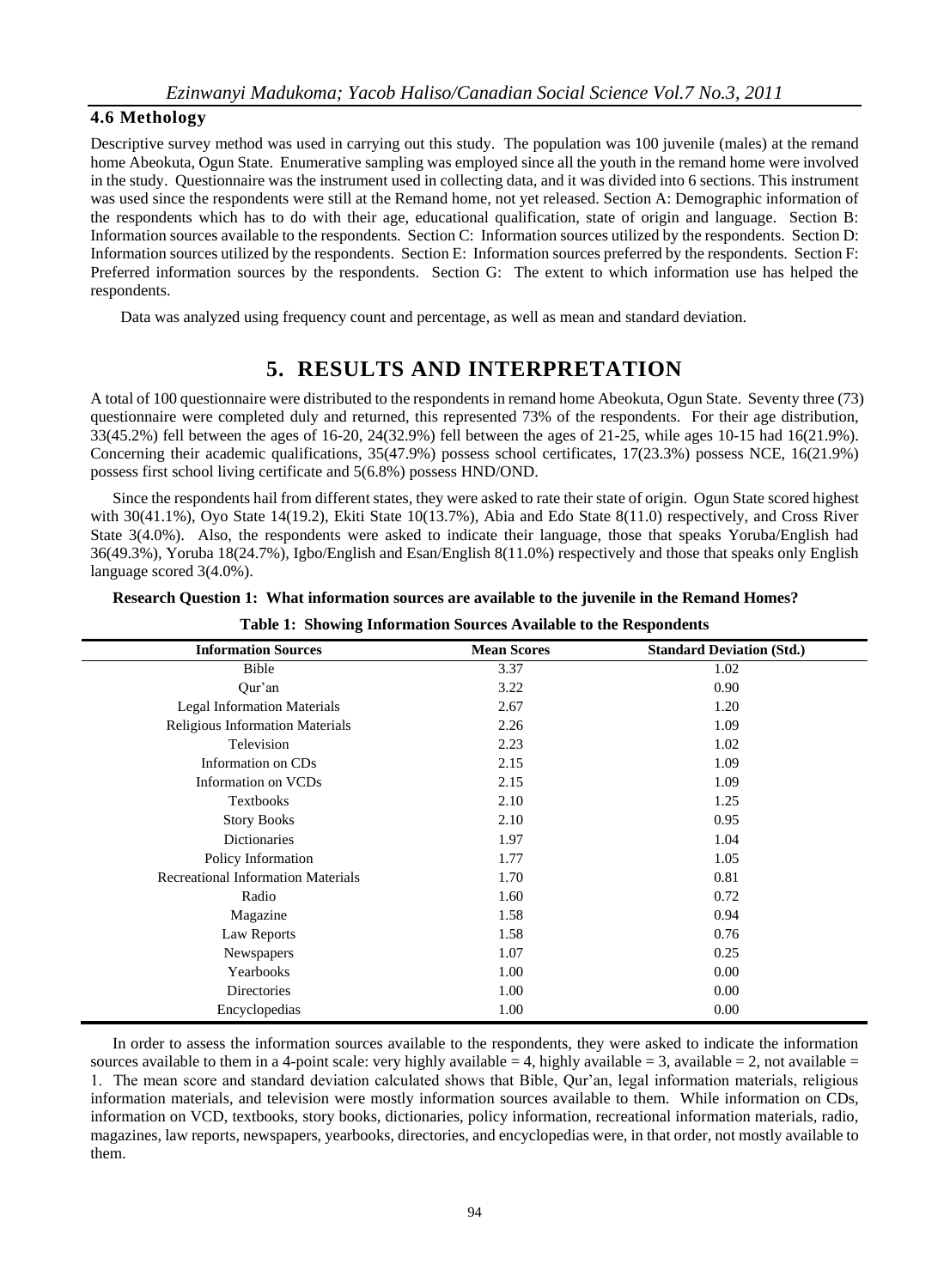| <b>Information Sources Utilized</b>       | <b>Mean Score</b> | <b>Standard Deviation(Std.)</b> |
|-------------------------------------------|-------------------|---------------------------------|
| Bible                                     | 3.21              | 0.96                            |
| Textbooks                                 | 3.01              | 1.01                            |
| Qur'an                                    | 2.88              | 0.96                            |
| <b>Story Books</b>                        | 2.88              | 1.14                            |
| <b>Recreational Information Materials</b> | 2.85              | 1.07                            |
| Religious Information Materials           | 2.76              | 1.26                            |
| <b>Dictionaries</b>                       | 2.71              | 1.01                            |
| <b>Legal Information Materials</b>        | 2.58              | 1.17                            |
| Radio                                     | 2.28              | 1.15                            |
| Television                                | 2.24              | 1.19                            |
| Information on VCDs                       | 2.10              | 1.12                            |
| Information on CDs                        | 2.06              | 1.10                            |
| Magazines                                 | 1.92              | 1.04                            |
| Policy Information                        | 1.69              | 0.78                            |
| Newspapers                                | 1.57              | 0.89                            |
| Law Reports                               | 1.56              | 0.80                            |
| Directories                               | 1.40              | 0.49                            |
| Encyclopedias                             | 1.24              | 0.43                            |
| Yearbooks                                 | 1.18              | 0.39                            |

| Research Question 2: What are information sources utilized by the juvenile in the Remand Homes? |
|-------------------------------------------------------------------------------------------------|
| <b>Table 2: Showing Information Sources Utilized by the Respondents</b>                         |

In the above table, the respondents were asked to rate the information sources utilized in a 4-point scale: highly utilized  $= 4$ , utilized  $= 3$ , lowly utilized  $= 2$ , not utilized  $= 1$ . The mean score and standard deviation score shows that Bible, textbooks, Qur'an, story books, recreational information materials, religious information materials, dictionaries, legal information materials, radio and television were information sources mostly utilized by the respondents while information on VCDs, information on CDs, magazines, policy information, newspapers, law reports, directories, encyclopedias, and year books were the least utilized.

| <b>Information Sources Preferred</b>      | <b>Mean Score</b> | <b>Standard Deviation(Std.)</b> |
|-------------------------------------------|-------------------|---------------------------------|
| <b>Recreational Information Materials</b> | 3.37              | 0.81                            |
| Information on VCDs                       | 3.16              | 0.93                            |
| <b>Story Books</b>                        | 3.12              | 1.00                            |
| <b>Textbooks</b>                          | 3.08              | 1.02                            |
| Bible                                     | 3.03              | 1.12                            |
| Our'an                                    | 3.03              | 0.96                            |
| <b>Religious Information Materials</b>    | 3.01              | 1.11                            |
| Dictionaries                              | 2.97              | 0.96                            |
| Newspapers                                | 2.93              | 1.06                            |
| Television                                | 2.90              | 1.19                            |
| <b>Legal Information Materials</b>        | 2.56              | 1.09                            |
| Radio                                     | 2.55              | 1.19                            |
| Magazines                                 | 2.53              | 1.25                            |
| <b>Policy Information Materials</b>       | 2.51              | 1.28                            |
| Law Reports                               | 2.47              | 1.19                            |
| Information on CDs                        | 1.68              | 1.01                            |
| Directories                               | 1.37              | 0.81                            |
| Encyclopedias                             | 1.21              | 0.41                            |
| Year Books                                | 1.15              | 0.36                            |

**Table 3: Information Sources Preferred by the Respondents**

The respondents were asked to rate their preferred information sources in table 3 on a 4-point scale: very highly preferred  $= 4$ , highly preferred  $= 3$ , preferred  $= 2$ , not preferred  $= 1$ . The mean score and standard deviation score for each of the sources were calculated as shown in the table above. The result in the table revealed that recreational information materials, information on CDs, story books, Bible, Qur'an and religious information materials were, in that order, the sources preferred most by the respondents, whereas dictionaries, newspapers, television, legal information materials, law reports, information on CDs, Directories, encyclopedias and year books were the least preferred.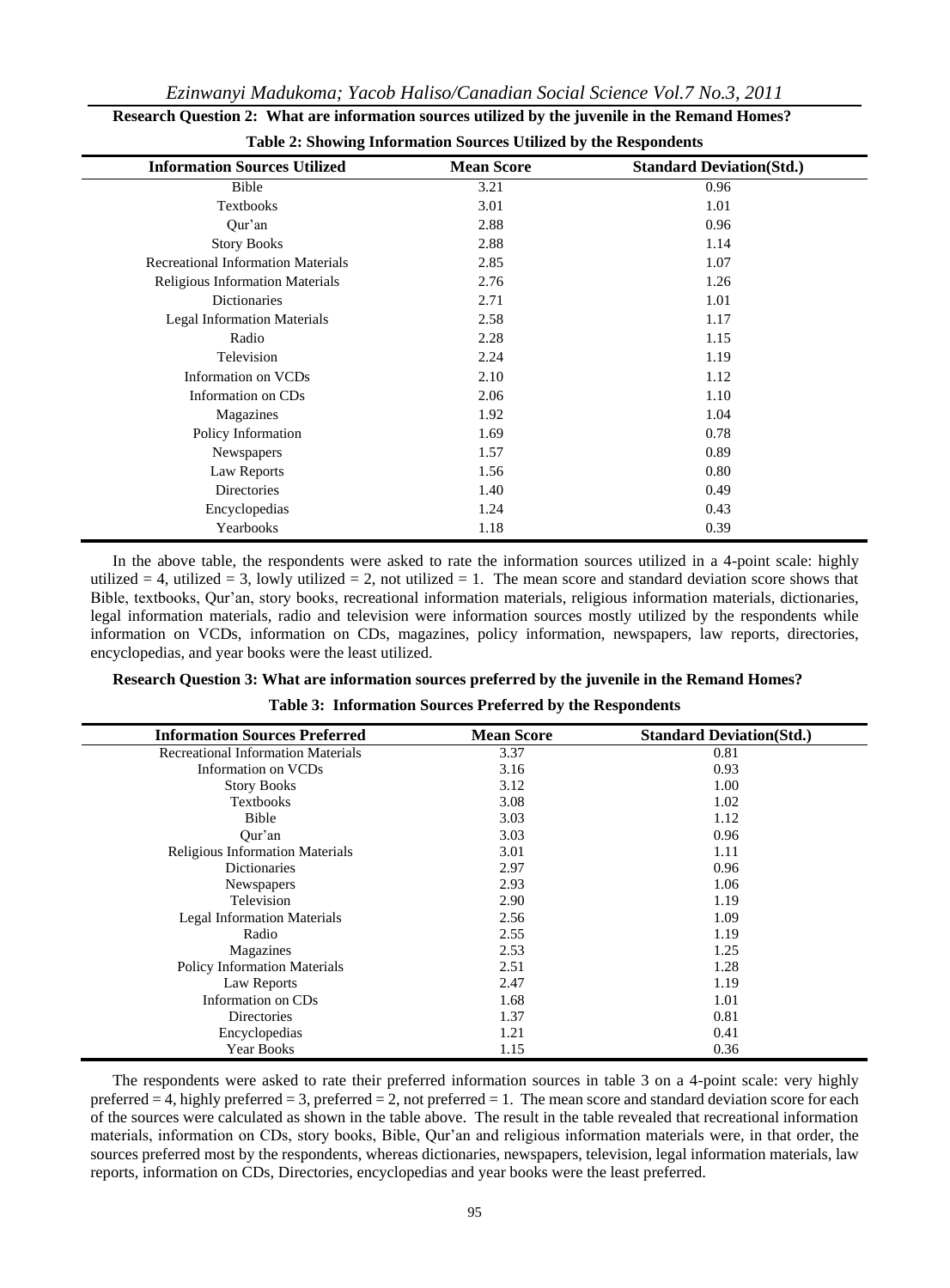| Research Question 4: To what extent has information use help the respondents? |  |  |  |
|-------------------------------------------------------------------------------|--|--|--|
|-------------------------------------------------------------------------------|--|--|--|

| Perceived Effect of Information on the Respondent                                    | <b>Mean Score</b> | <b>Standard Deviation</b> |
|--------------------------------------------------------------------------------------|-------------------|---------------------------|
| I used to be extremely disobedient to my parents, but through reading I will no      | 3.25              | 0.92                      |
| longer disobey them when I leave here.                                               |                   |                           |
| I was a drug addict but information has helped me to see its destructive effect to   | 3.11              | 0.94                      |
| my health.                                                                           |                   |                           |
| Alcohol used to be my passion, but reading has opened my eyes to know it             | 3.04              | 1.11                      |
| negative implication.                                                                |                   |                           |
| I used to rob, now I will no longer do this due to impact of information I have      | 3.01              | 1.03                      |
| read.                                                                                |                   |                           |
| I used to steal, but now I no longer steal because of reading effect on me.          | 2.96              | 1.17                      |
| I enjoyed fighting on the street before I was brought to this place, now I have      | 2.90              | 1.12                      |
| realized that it is a bad habit, I will no longer fight when I am out of this place. |                   |                           |
| I was a cultist but now I believe I would change through reading by the time I am    |                   |                           |
| out of this place.                                                                   | 2.82              | 1.17                      |
| My life has changed from been a murderer because of reading.                         | 2.59              | 1.16                      |
| In time past, I used to rape, but information has made me to realize it implication. | 2.53              | 1.26                      |

| Table 4: Showing the extent to which Information Use has helped the Respondents |  |
|---------------------------------------------------------------------------------|--|
|---------------------------------------------------------------------------------|--|

Finally, in order to find out the perceived impact of information use on the respondents, they were asked to rank their perceived impact of information use in their lives, also, using a 4-point scale: strongly agree  $= 4$ , agree  $= 3$ , strongly disagree  $= 2$ , disagree  $= 1$ . Table 4, indicated the mean and standard deviation scores of the perceived impact of information use on the respondents ranked top with, I used to be extremely disobedient to my parents, but through reading I will no longer disobey them when I leave here; I was a drug addict but information has helped me to see its destructive effect to my health; Alcohol used to be my passion, but reading has opened my eyes to know it negative implication and I used to rob, now I will no longer do this due to impact of information I have read, in that order.

## **6. DISCUSSION OF FINDINGS**

Information is an essential ingredient in rehabilitation of deviant character of the juvenile in all spheres of life and for the development and sustainability of the nation. As the youth are the futures of tomorrow. This study has revealed that information sources mostly available to the respondents were Bible, Qur'an, legal information materials, religious information materials, and television. Also, Bible, textbooks, Qur'an, story books, recreational information materials, religious information materials, dictionaries, legal information materials, radio and television were the most information sources utilized by the respondents. Dike, (2002) is in support of this view that the principal use of information was for recreational reading (fiction, keeping abreast of current affairs) and educational support of literacy, vocational and academic programmes. The study also find out that recreational information materials, information on CDs, story books, Bible, Qur'an and religious information materials were the information sources mostly preferred by the respondents. Furthermore, the extent to which information use has helped the respondents indicated that information use/reading has positive impact on the respondents. This finding corroborates with the assertion made by Meanning & Meanning (1984); and Cronje (1993), also have similar report that reading has a positive effect upon personality; it helps persons solve personal problems and concerns; it expands potential for growth and development and provides instruction, knowledge, understanding and inspiration. Coleman and Ganong (1988); Pehrrsson and McMillen (2006) reported that the purpose of bibliotherapy is to impact information to provide insight, simulate discussion about problems, to communicate new attitudes and values, to enhance self-esteem, etc.

# **CONCLUSION AND RECOMMENDATION**

It is obvious that information reduces uncertainty and changes the knowledge state of the recipient; however, as revealed in this study, there are insufficient information materials available to the juvenile at the remand home Abeokuta, Ogun State. The implication of this is that they will not be better informed of the implication of the various crimes and deviant character committed and portrayed.

It is therefore recommend that individual, government Para status and NGOs should make relentless effort to assist in the provision of adequate information materials of various kinds to the juvenile. As much as possible establish a well-equipped library with modern technologies and trained personnel to assist in information delivery to this disadvantaged set of people as this will go a long way in remolding their character, rehabilitating, re-integration and prepare them for thereafter.